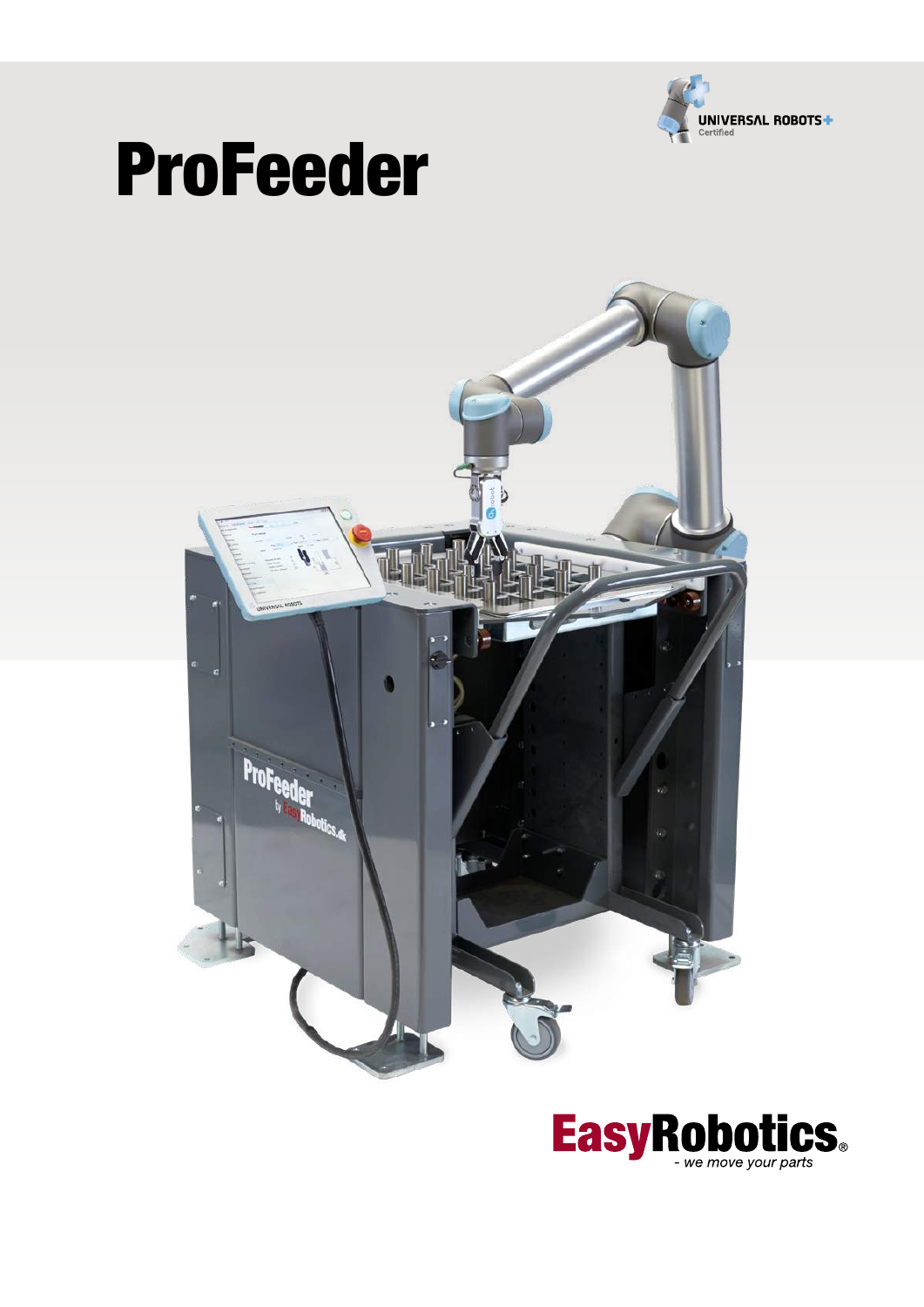#### FACTS

# An extra pair of hands for smaller series production

The price of ProFeeder Light allows it to be used as an "extra pair of hands" to be deployed for smaller series or as the first step towards fully automated production.

# ProFeeder Light

The ProFeeder Light robot cell consists of a basic module with 1 flexible manual removable parts tray designed for handling all types of parts.

# ProFeeder Table

- Makes it fast and flexible to get started with robot automation.

Good for:

- Cutting
- Finishing and Polishing
- Deburring
- Grinding
- Welding

ProFeeder from EasyRobotics is a compact modular robot cell, prepared for the installation of a robot.

ProFeeder is suitable for production of small series • The robot cell can be used with most CNC machines. • The robot arm can be moved around on all 3 sides. • Can handle parts up to 10 kg. • Can be changed to 45° angle axis. EasyRobotics can be used in countless industries adding value to automation Industries • Metal and Machining • Plastic and Polymers • Automotive • Pharma • Electronics • Food Industry (optional stainless steel) Staged investment The basic module, ProFeeder Light, can be expanded to ProFeeder, when increased capacity is needed.

The ProFeeder modular system can be expanded in 3 steps, from production automation of small series that can be upgraded, to full automation of large production series.

The expansion and investment is made in accordance with your production needs.



2 ProFeeder Light 1 parts tray, the basic module is suitable for small series production.





## Small and quick series changes

- ProFeeder Light can be moved easily with a pallet truck or with optional heavy-duty wheels.
- The parts tray can be changed quickly.



Improve Safety Mobility "Safety Laser"

• To improve safety, laser scanners can be added to all types of ProFeeders.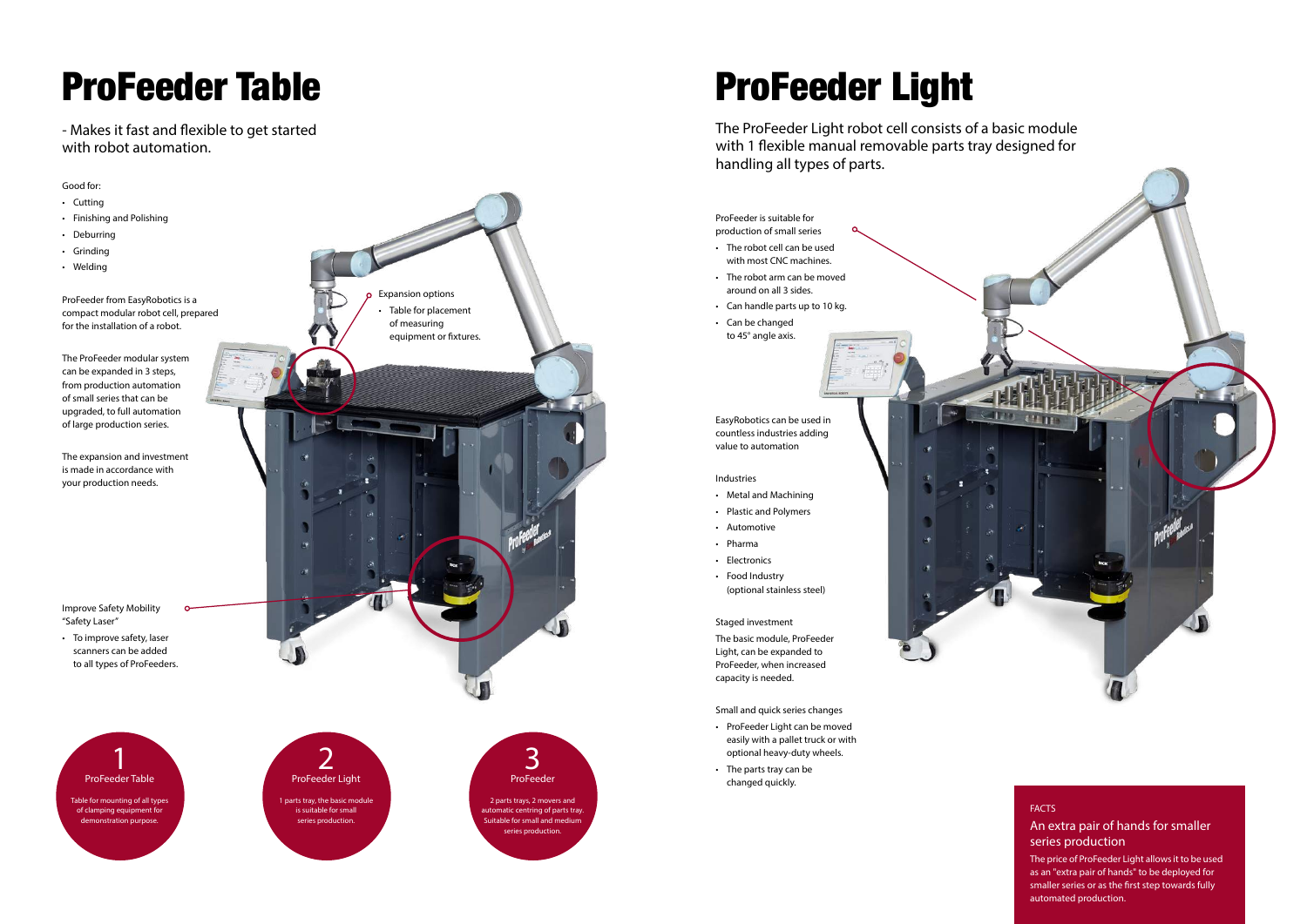# ProFeeder

The ProFeeder robot cell consists of 1 basic module, 2 movers with 2 flexible part trays. The part trays are automatically centred, and are desig ned to accommodate all part types.

# **ProFeeder** – safe operation and easy changes

Calibration tool

• Easy+ comes with an innovative calibration tool that makes configuration fast and easy.

# Increased production

• The solution makes it possible to introduce light out production; the operator is informed of downtime by a text message.

## Good investment

• The typical return on investment is less than 1 year.

### Quick series changes

- ProFeeder is easily moved with a pallet lifter.
- Quick change over time makes ProFeeder suitable for small and medium production series.

# Increased efficiency

• Automated supply to the CNC machine ensures consistent high quality. The required man hours for operation can be reduced from 8 hours to less than 1 hour.

It can also be used for the following applications:

- Machine tending
- Polishing
- Welding
- Bin Picking
- Assembly
- Measurement



The mover and automatic centring of parts

- When the mover is placed in the robot cell, the parts trays are automatically centred relative to the robot.
- The parts are transported around in the production by the mover, which is easy to push even when the parts trays are filled.



# FACTS

Enables unmanned night shifts, where downtime is notified by a text message.





The parts trays are designed to accommodate all part types. CNC machine tending. Quality inspection.



# **ProFeeder** Easy+ Software for Universal Robots

- EASY+ is an entirely new palletising concept that dramatically reduces the setup-time for new parts. Ready for production in just a few minutes.
- With EASY+ you tell the robot WHAT you want it to do. Our software figures out HOW to do it.
- EASY+ gives customers running 'High Mix / Low Volume' a remarkable advantage.
- Try it for free with your first ProFeeder.

## Features and benefits

- Very rapid configuration of new parts.
- No programming required for new parts.
- EASY+ is available for all Universal Robots (UR3, UR5, UR10).
- Complete video tutorial.

## How does it work?

- EASY+ is a UR+ software plug-in that is integrated with the standard robot software.
- With EASY+ you specify the robot tool, the parts tray and the shape of the part. EASY+ then calculates all the right moves for the robot.
- Tools, trays and parts are all stored in a built-in database for quick retrieval and reuse.
- EASY+ is machine tending made EASY.



#### Expansion options

• The robot cell is supplied with a holder for the robot control panel.



- Plug and produce • Plug in the air hose.
- Turn the bottom, the parts tray is centered
- and ready for production. • Avoid inaccuracy when measuring the parts top.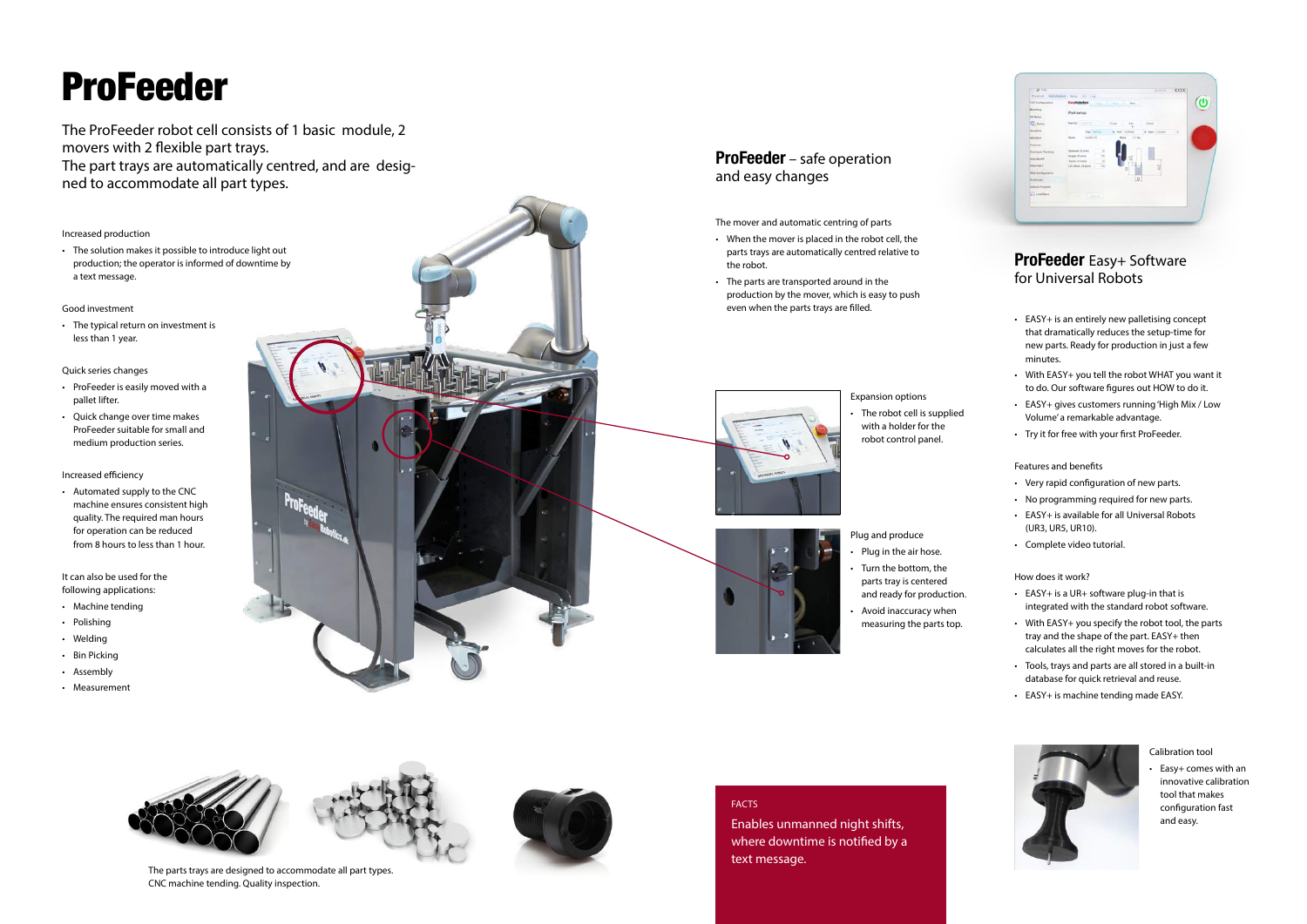|                                          |                              |                              | 3                       |
|------------------------------------------|------------------------------|------------------------------|-------------------------|
|                                          |                              |                              |                         |
|                                          | <b>ProFeeder Table</b>       | ProFeeder Light              | ProFeeder               |
| Return of investment*                    | $6 - 8$ months               | $6 - 8$ months               | Less than 1 year        |
| Operation of parts trays                 | Manual change of parts trays | Manual change of parts trays | Changing the mover      |
| Mobility                                 | Option heavy-duty wheels     | Option heavy-duty wheels     | Easily moveable         |
| Series size                              | Small series                 | <b>Small series</b>          | Small and medium series |
| Number of parts trays                    | Table                        | $\mathbf{1}$                 | $\overline{2}$          |
| Movers                                   | $\overline{\phantom{a}}$     | $\overline{\phantom{a}}$     | $\overline{2}$          |
| Production                               | Test / Demo                  | An "extra hand"              | 2-shift operation       |
| How to order                             | PFT 1000                     | PFL 1001                     | PF 1002                 |
| L x W x H                                | 900 x 860 x 925 mm           | 900 x 860 x 925 mm           | 900 x 860 x 925 mm      |
| Material                                 | Powder coated steel**        | Powder coated steel**        | Powder coated steel**   |
| TP2001<br>Threaded hole plate            | X                            |                              |                         |
| GD-Wheels<br>Wheels for ProFeeder        | X                            | X                            | $\mathsf X$             |
| ST-2002<br>Side-Table                    | $\mathsf X$                  | $\mathsf X$                  | $\mathsf X$             |
| CK2008<br>Cable-Kit                      | $\mathsf X$                  | $\mathsf X$                  | $\mathsf X$             |
| <b>URC2007</b><br>Connector Socket (Har- | $\mathsf X$                  | $\mathsf X$                  | $\mathsf X$             |
| ER+2006<br>Template Software ER+         | (X)                          | $\mathsf X$                  | $\mathsf X$             |
| TH2004<br>Customized parts tray          |                              | $\mathsf X$                  | $\mathsf X$             |
| M2003<br>Mover with tray                 |                              |                              | $\mathsf X$             |
| M2004<br>Mover with 4 trays              |                              |                              |                         |
| PP1001<br>Part plate                     | $\mathsf X$                  |                              |                         |

\* At 2-shift operation \*\* Optional stainless steel

Patent Pending

# **ProFeeder Flex**

For easy and flexible maneuvering around the production line.

The new ProFeeder Flex is part of the PF family, and it comes with Heavy Duty wheels with integrated legs.

# The ProFeeder Flex comes in three models:

- FlexBase without tables
- FlexOne with one table
- FlexThree with three tables







Pedestal placed centrally with in built cable guide.

Flexible mounting for the teach pendant, and free compartment for the controller.

a de la de

Industries

- Assembly
- Cutting
- Deburring
- Grinding
- Welding
- Food Industry
- Machine Tending
- Finishing and Polishing
- Electronics Industry
- Plastics Industry
- Pharmaceutical Industry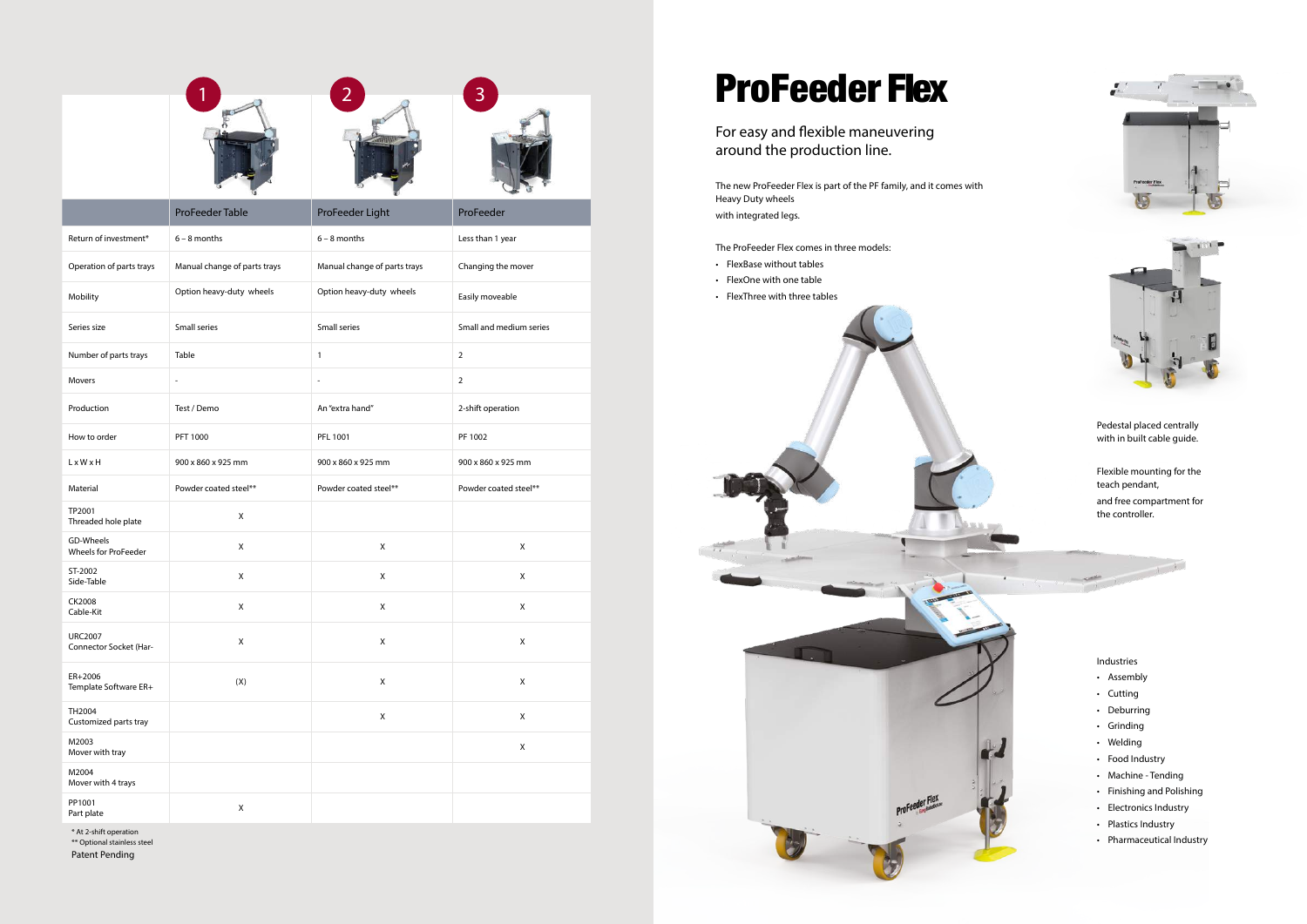# ProFeeder Compact

Compact Footprint at your factory floor.

# ProFeeder X

# Higher production capacity.

Product Advantages:

### Fast and easy production

ProFeeder Compact, a complete console machine with up 6 TRAYS for flexibility and speed on production. The feeding trays can be easily unlocked by an operator.

## 2 Locking systems available

Mechanical or Air locking systems. Airlocks run in Modbus.

Large production – delivered with 2,5 or 10 trays options ideally to lower cycle time resulting in fast production. Robot arms can be mounted in different angles allowing its ultimate flexibility.

2 Locking systems available – Mechanical or Air locking systems. Airlocks run in Modbus.

Move around production – want to scale production and reduce cycle time at your factory floor? The ProFeeder X is a robust machine designed to handle multiple parts in several trays.





#### Benefits:

- Consist of 6 trays
- Airlock system
- Optional docking station
- Easily movable around production
- Optional mounted with GD wheels for easy transport
- Optional ER pedestal for Robot Arm and controller compartment

# Benefits:

- Consist of 10 trays
- Designed for large volume production
- Bracket for robot teach pedant
- Scalable tray systems
- Very compact footprint dimensions